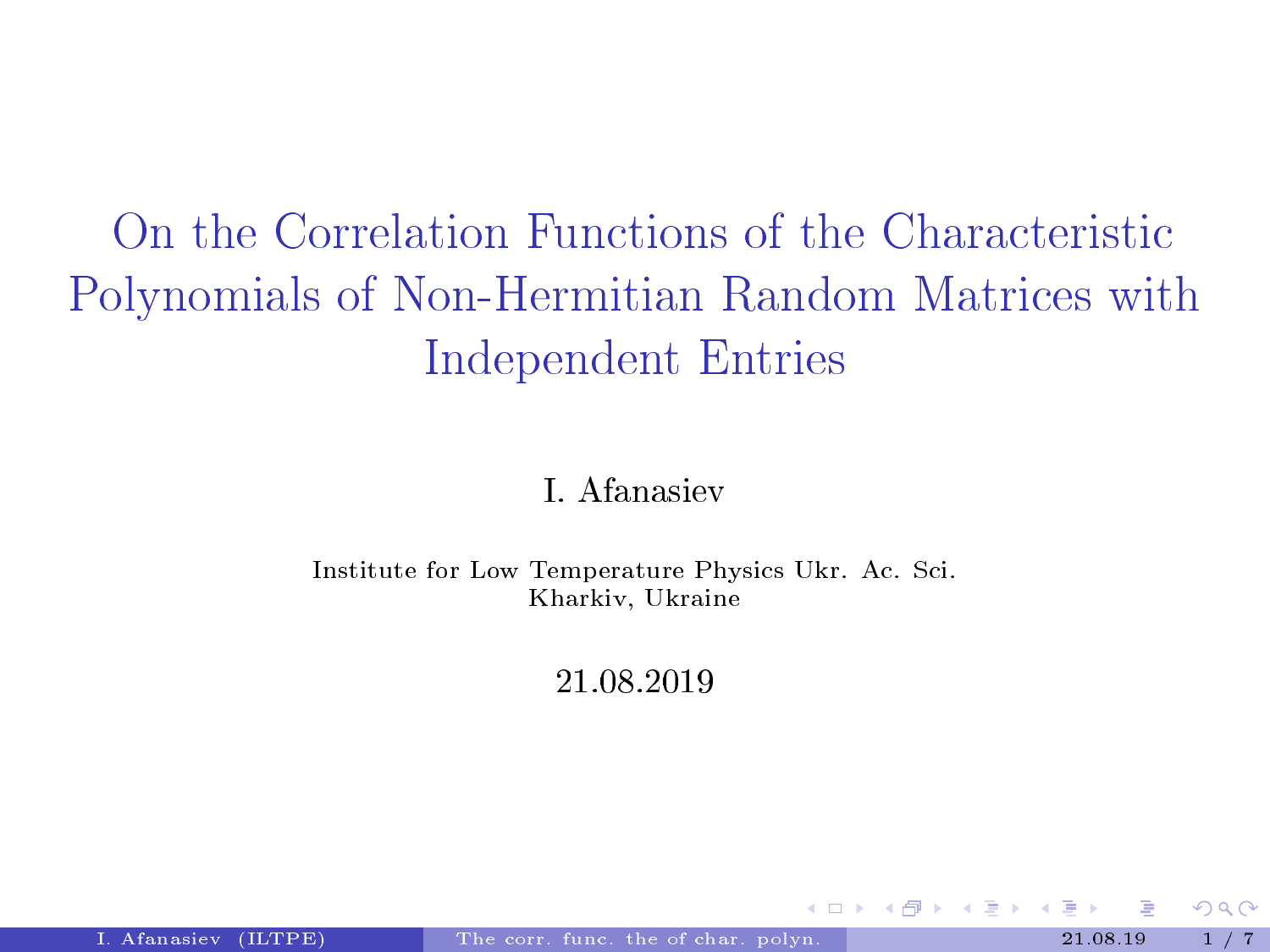## Random matrices

### Examples

 $\bullet$  The adjacency matrices of random Erdős–Rényi graphs

$$
M_{jk} = \begin{cases} 1 - \delta_{jk} & \text{with probability } \frac{p_n}{n}; \\ 0 & \text{with probability } 1 - \frac{p_n}{n}. \end{cases}
$$

• Wigner ensemble

$$
M^{T} = M \text{ or } M^{*} = M
$$

$$
M_{jk} = n^{-1/2} w_{jk},
$$

$$
\{w_{jk}\} - i.i.d., \quad \mathbf{E}\{w_{jk}\} = 0, \quad \mathbf{E}\{|w_{jk}|^{2}\} = 1
$$

Non-Hermitian random matrices with independent entries (Ginibre ensemble if entries are Gaussian)

$$
M_{jk} = n^{-1/2} w_{jk},
$$
  

$$
\{w_{jk}\} - i.i.d., \quad \mathbf{E}\{w_{jk}\} = \mathbf{E}\{w_{jk}^2\} = 0, \quad \mathbf{E}\{|w_{jk}|^2\} = 1
$$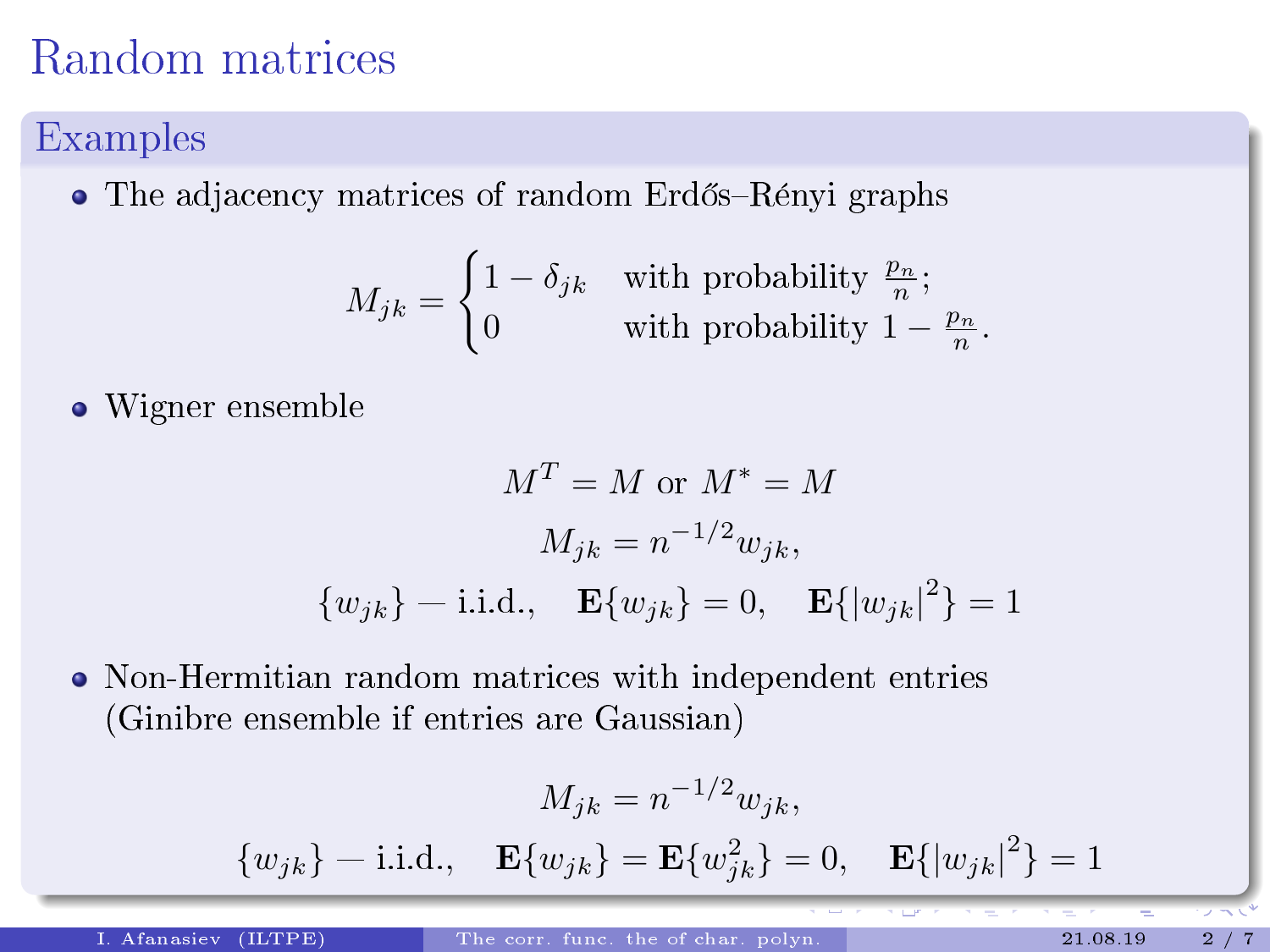### Problems of the random matrix theory

**•** Global regime

$$
N_n(\Delta) = \#\{\lambda_j^{(n)} \in \Delta, j = 1, \dots, n\}/n
$$

**2** Local regime – distribution of eigenvalues in a small neighbourhood of a fixed point (for non-Hermitian matrices – of order  $\frac{1}{\sqrt{n}}$ )

A logarithmic potential of a measure in the plane

$$
P_{\mu}(z) = \int \log |z - \zeta| d\mu(\zeta).
$$

$$
P_{N_n}(z) = \sum \log |z - \lambda_j^{(n)}| = \frac{1}{2} \log \det(M_n - z)(M_n - z)^*
$$

For the 2-point correlation function it is enough to consider

$$
\mathbf{E}\Biggl\{\prod_{j=1}^2\frac{\det\bigl((M_n-z_j)(M_n-z_j)^*+\delta_j\bigr)}{\det\bigl((M_n-z_j)(M_n-z_j)^*+\varepsilon_j\bigr)}\Biggr\}
$$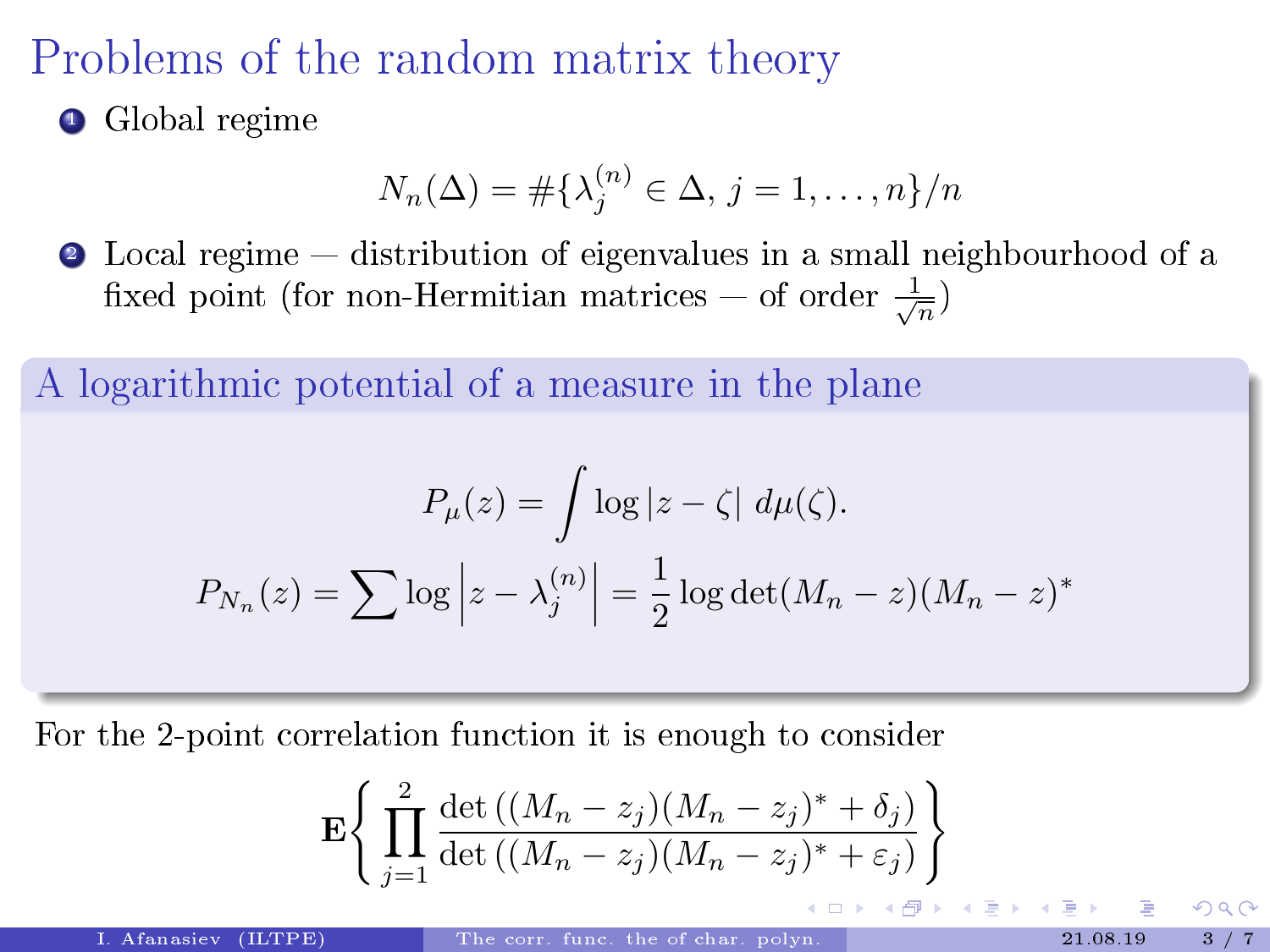# The correlation functions of the characteristic polynomials

Let  $M_n$  be some ensemble of non-Hermitian random matrices. Consider the  $m<sup>th</sup>$  correlation function of characteristic polynomials

$$
F_m(Z) = \mathbf{E} \bigg\{ \prod_{j=1}^m \det \left( M_n - z_j \right) \left( M_n - z_j \right)^* \bigg\}, \ Z = \text{diag}\{z_j\}_{j=1}^m
$$

$$
z_j = z_0 + \frac{\zeta_j}{\sqrt{n}}, \qquad |z_0| < 1
$$

$$
F_m(Z) \xrightarrow[n \to \infty]{}
$$

#### Some results

- Brezin and Hikami (2000, 2001)
- Strahov and Fyodorov (2002, 2003); Fyodorov and Khoruzhenko (2006)
- T. Shcherbina (2011, 2013, 2014, 2015, 2016, 2017)
- Recher, Kieburg, Guhr, and Zirnbauer (2012)
- Akemann and Vernizzi (2003); Webb and Wong (2019)
- and other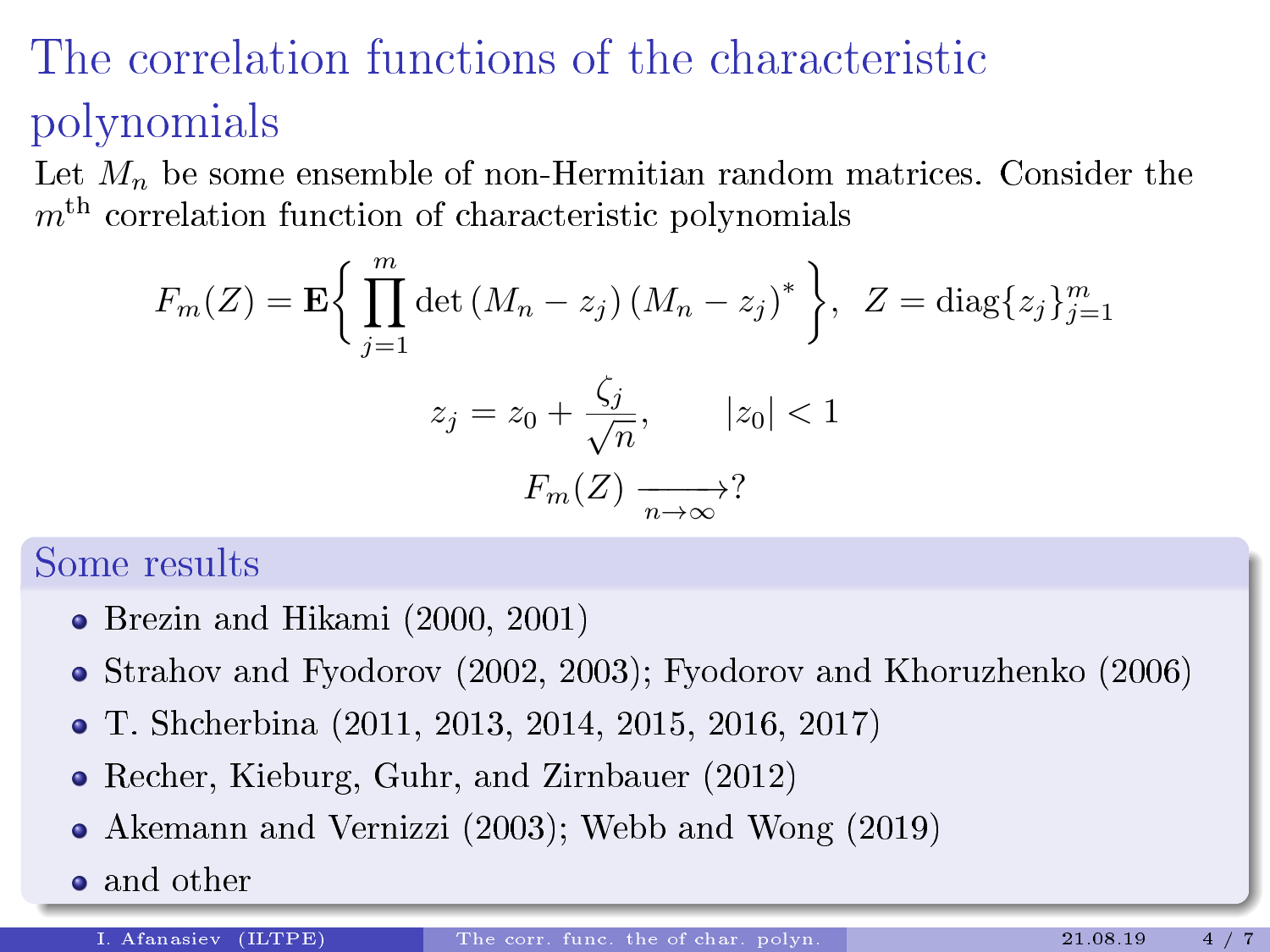## The main result

#### Theorem (A.:19 (published in JSP))

Let the common distribution of the entries of  $M_n$  have  $2m$  finite moments. Then the  $m<sup>th</sup>$  correlation function of the characteristic polynomials satisfies the asymptotic relation

$$
\lim_{n \to \infty} n^{-\frac{m^2 - m}{2}} \frac{F_m(Z)}{F_1(z_1) \cdots F_1(z_m)} = \exp \left\{ \frac{m^2 - m}{2} \left( 1 - |z_0|^2 \right)^2 \kappa_4 \right\} \frac{\det(K(\zeta_j, \zeta_k))_{j,k=1}^m}{\left| \Delta(\zeta_1, \ldots, \zeta_m) \right|^2},
$$

where  $\kappa_4 = \mathbf{E} \{ |x_{11}|^4 \} - 2, \Delta(\zeta_1, \ldots, \zeta_m)$  is a Vandermonde determinant and

$$
K(z, w) = e^{-|z|^2/2 - |w|^2/2 + z\bar{w}}.
$$

メロメ メタメ メミメ メミメ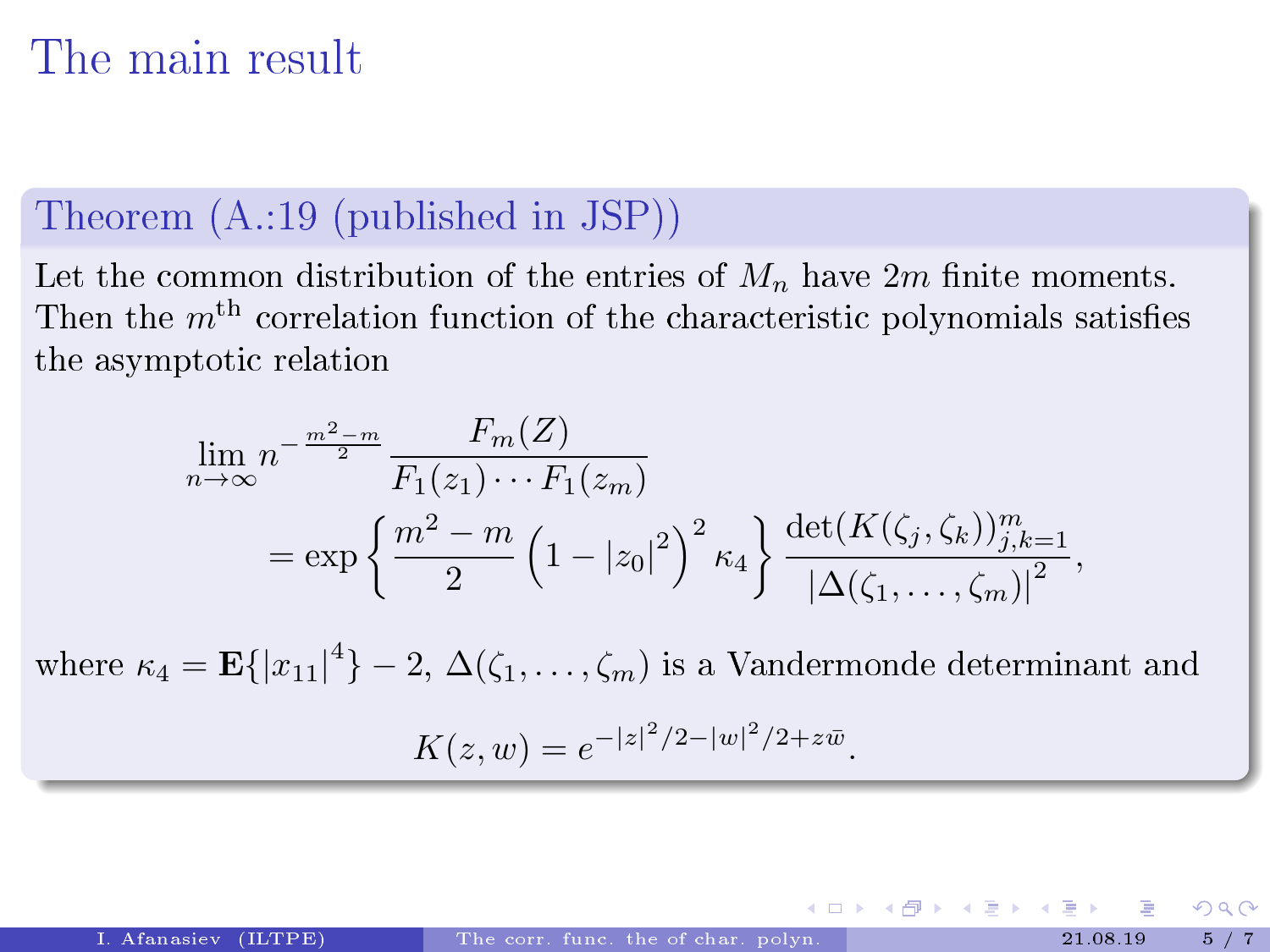### Moments of the characteristic plynomials

### Theorem (Webb and Wong:19)

Let  $\Re \gamma > -2$  Then

$$
\mathbf{E}\left\{|\det(M_n - z_0)|^{\gamma}\right\} = n^{\frac{\gamma^2}{8}} e^{\frac{\gamma}{2}n(|z_0|^2 - 1)} \frac{(2\pi)^{\frac{\gamma}{4}}}{G(1 + \frac{\gamma}{2})} (1 + o(1)),
$$

where G is the Barnes G-function.  $(G(1) = 1, G(z+1) = \Gamma(z)G(z)).$ 

#### Theorem (A.:19 (published in JSP))

Let the common distribution of the entries of  $M_n$  have  $2m$  finite moments. Then

$$
\mathbf{E}\left\{|\det(M_n - z_0)|^{2m}\right\}
$$
  
=  $e^{\frac{m^2 - m}{2}\left(1 - |z_0|^2\right)^2 \kappa_4} n^{\frac{m^2}{2}} e^{mn(|z_0|^2 - 1)} \frac{(2\pi)^{m/2}}{\prod_{j=1}^{m-1} j!} (1 + o(1)).$ 

つへへ

メロメ メタメ メミメ メミ